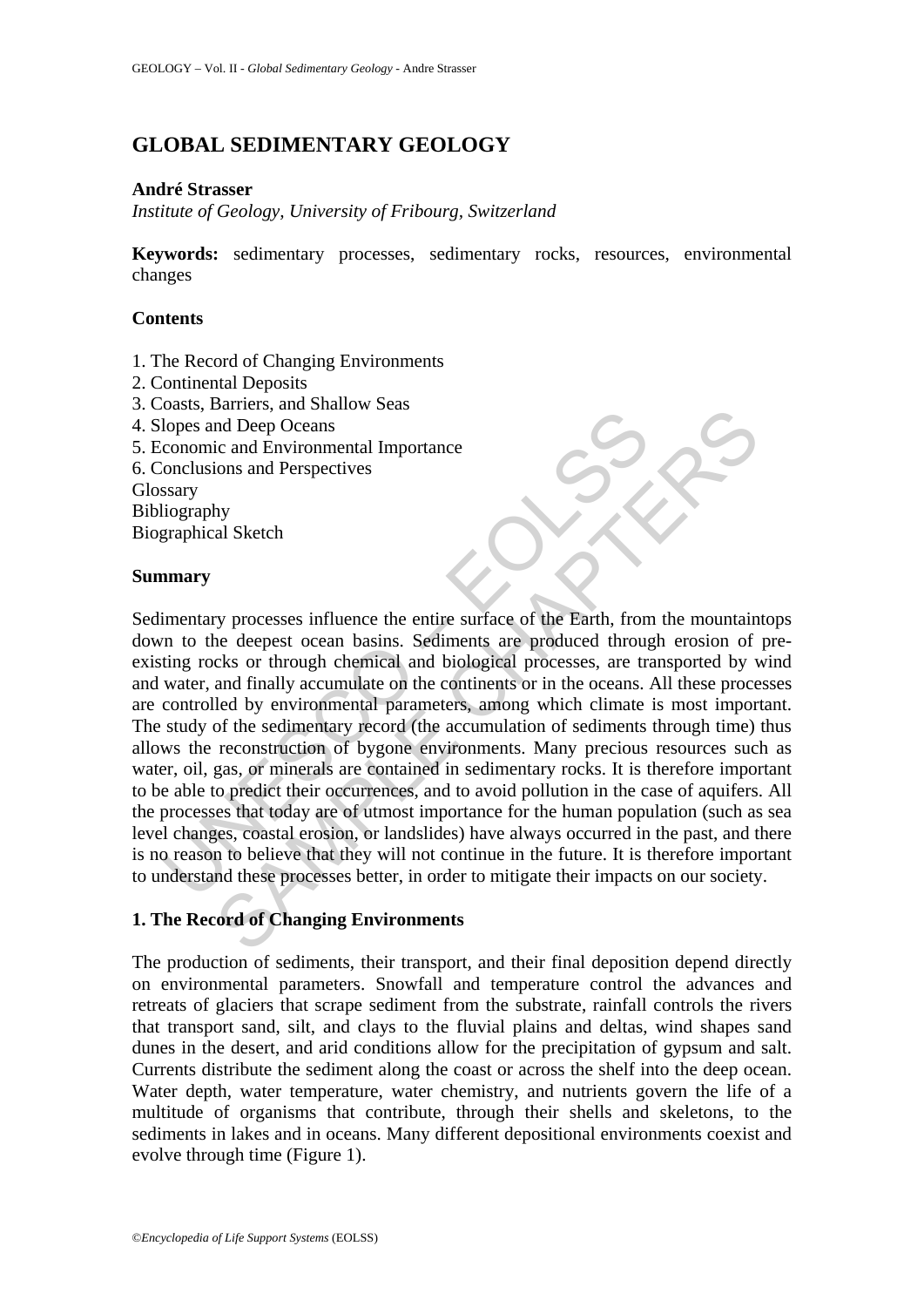

Figure 1. Example of a coastal depositional system where different sedimentary environments coexist. Important factors controlling sediment production and distribution are climate, currents, sea level changes, and subsidence.

These environmental parameters are intimately linked among each other and depend mainly on land and ocean morphology as well as on climate. Tectonic processes create mountains from which sediment is eroded and basins where sediment accumulates, and determine the position of the continental plates and therefore the distribution of climatic zones and oceanic currents. The climate itself is controlled, through a multitude of feedback processes (Figure 2), by variations in insolation due to periodic changes of the Earth's orbit (Milankovitch cycles).



Figure 2. Cyclical processes controlling the various sedimentary systems, from mountain areas to the deep ocean. These processes are linked and depend greatly on orbitally controlled insolation cycles.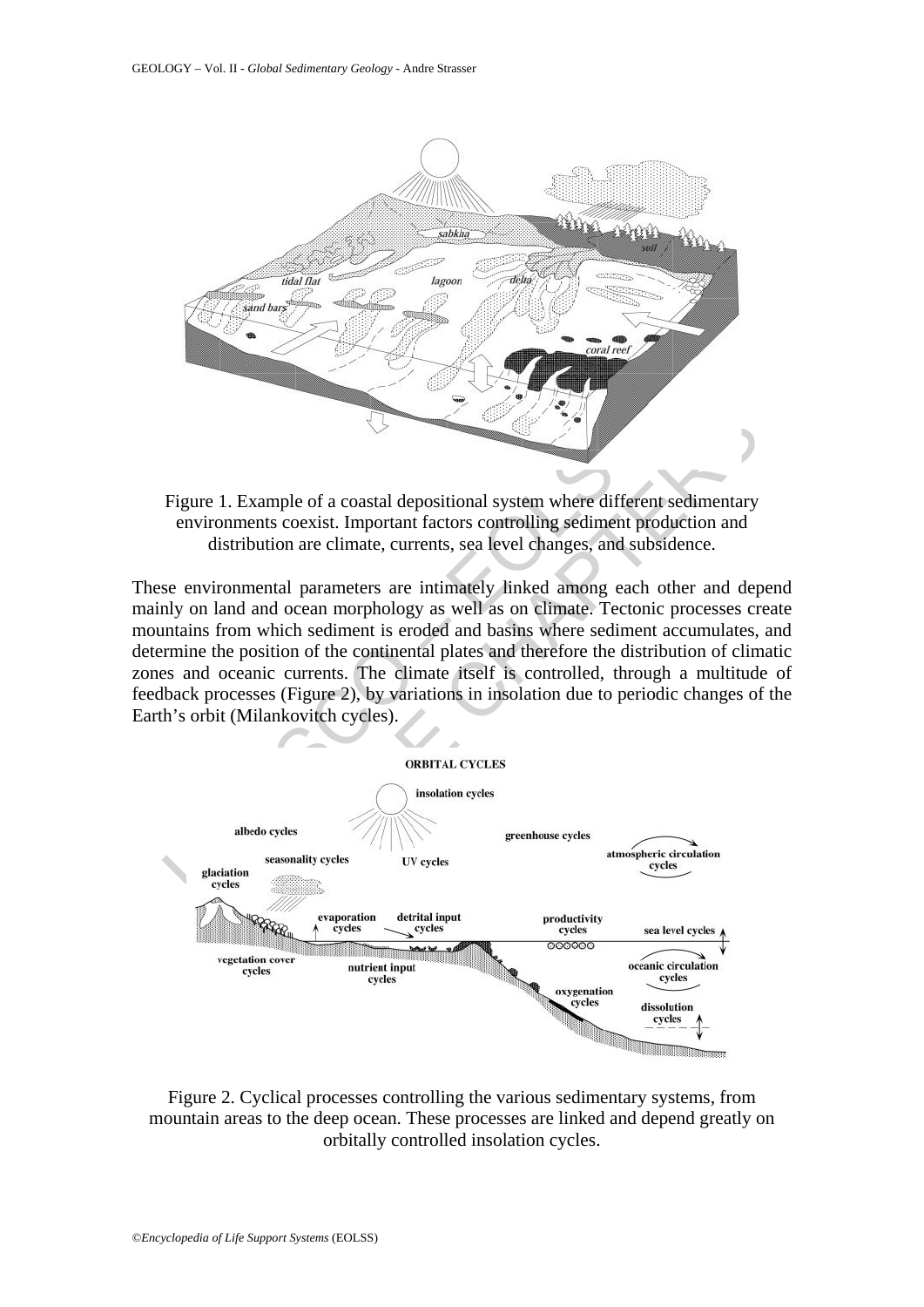Large-scale tectonic changes occur on timescales of a few million to a few tens of millions of years, whereas the orbitally induced climate changes have frequencies of a few tens to a few hundreds of thousands of years.



Figure 3. The sedimentary record reflects accommodation changes defined by changes in sea level and subsidence pattern, as well as the sedimentary system itself. These three main parameters are linked and depend mainly on climate and tectonics. The interactions between the parameters occur with different amplitudes and frequencies.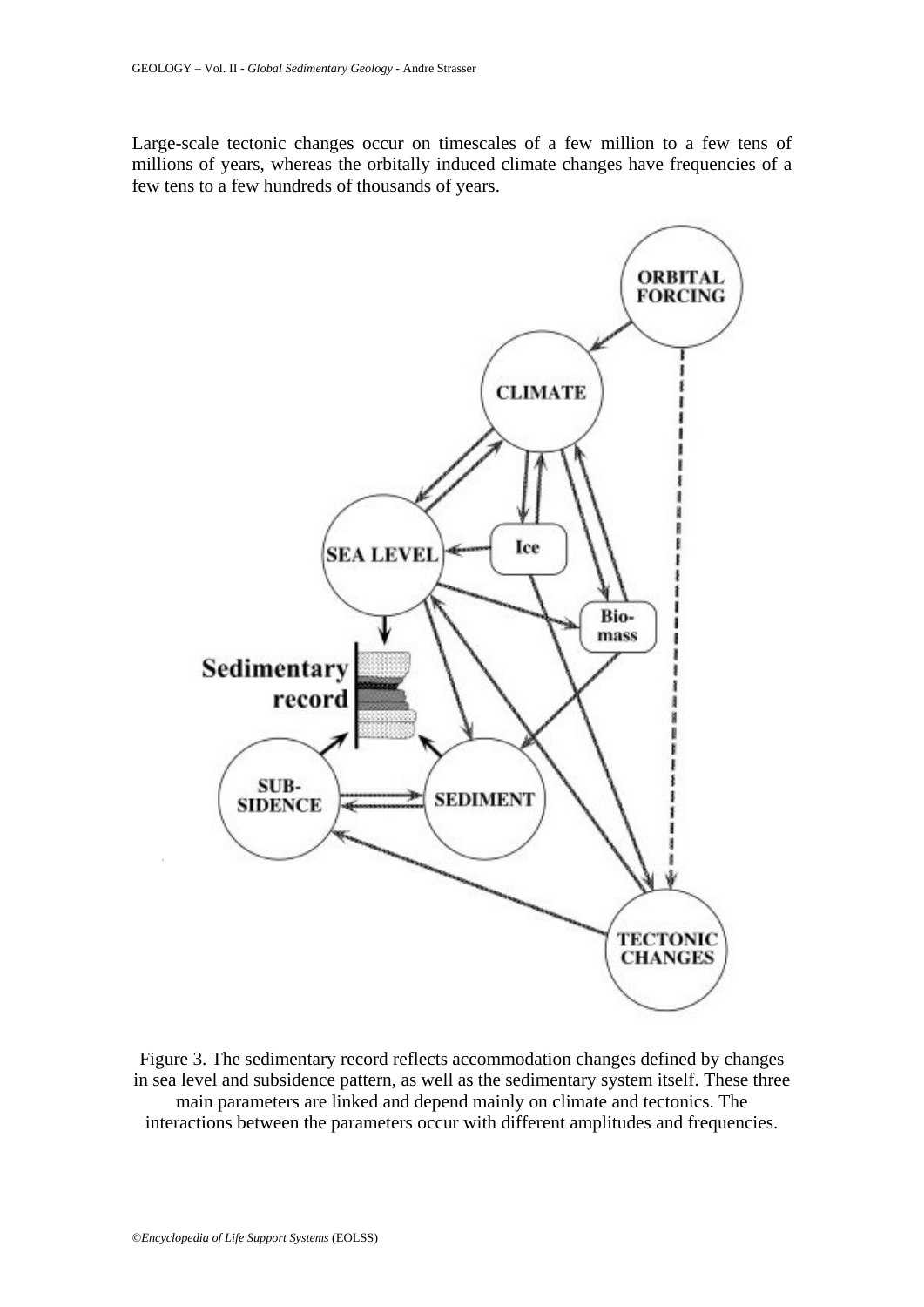Sediment is constantly produced and redistributed. Its final preservation, however, is much more episodic and localized, and depends mainly on the availability of space for accumulation and on the absence of subsequent erosion. Accommodation space is created by subsidence on the one hand and by the level up to which the sediment can accumulate on the other (most commonly sea or lake level, but also storm-wave base, fluvial equilibrium profile, or wind shadow). Again, these parameters defining accommodation are linked among each other and depend on tectonics and climate (Figure 3). They vary through time with different amplitudes and frequencies, implying that the sedimentary record is not continuous but episodic, especially in shallow depositional environments (Figure 4). A very fragmentary sedimentary record also occurs on slopes where gravitational processes do not allow for deposition or even cause erosion, or in environments where episodic processes such as flash floods or storms predominate.



Figure 4. In shallow marine depositional environments, the sedimentary record generally is fragmentary. Sediment accumulation and preservation can only occur when sea level rise is fast enough to create accommodation. Sea level falls lead to emersion and potential erosion. Sea level changes are drawn to reflect the orbital cycle with a periodicity of 20 000 years. The amplitudes are estimated based on a study of Cretaceous rocks in the French Jura Mountains. Source: modified from Strasser et al. (1999).

The sedimentary rocks that geologists study in the field or in cores thus tell only a fraction of the story of past environments because they are only partly preserved. Furthermore, only a small part of the organisms of bygone ecosystems are found as fossils or have left traces of their activities. Geochemical analyses allow us to reconstruct the cycling of certain elements in the ancient oceans and atmosphere. For example, changes in the isotopic composition of oxygen give clues about paleotemperature, whereas carbon isotopes are used to reconstruct scenarios of global warming, increased water and nutrient cycling, and ensuing increased organic productivity (Figure 5). However, such reconstructions are rather crude and cannot reflect the complexity of a coupled geosphere–hydrosphere–atmosphere–biosphere system.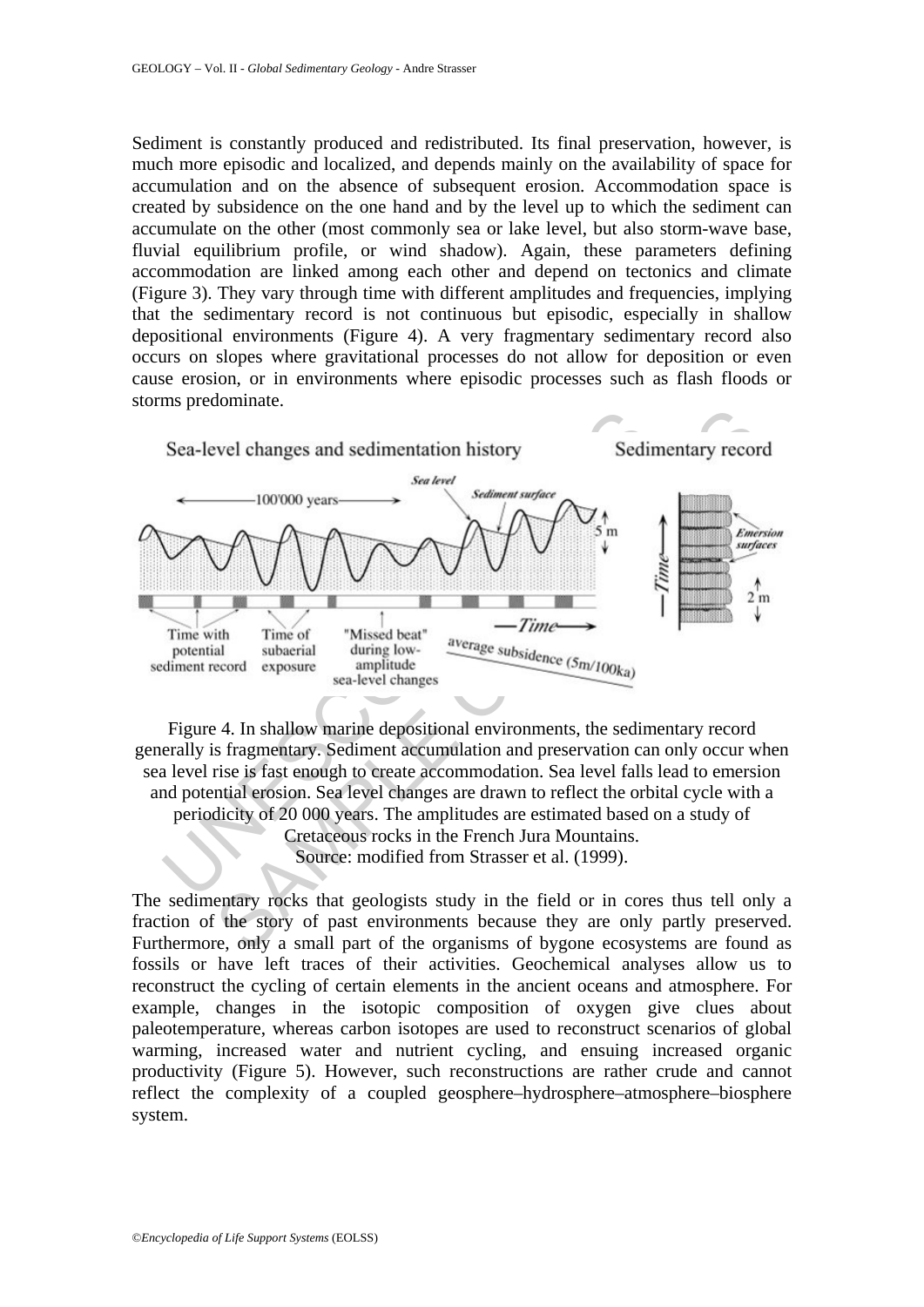Dating of ancient sediments is important in order to estimate the speeds of sedimentary and evolutionary processes. Very precise timescales have been elaborated for the Holocene and the younger Pleistocene based on radiometric dating and on dendrochronology, and the analysis of Milankovitch cyclicity allowed the elaboration of a continuous timescale from today back to about 20 million years ago. In older sediments, a relative timescale with the resolution of a few ten thousand years can be established if Milankovitch cyclicity is recognized. Varves in ancient lake sediments or cyclical changes in planktonic microfossil associations can even give an annual resolution in a time window of the distant past. The time resolution by paleontological methods (fossils calibrated with absolute, radiometric ages) is in the order of half a million years.



Figure 5. Conceptual link between atmospheric  $CO<sub>2</sub>$  cycling (inner circle), water cycling (middle circle), and sea level changes and associated growth or demise of carbonate platforms (outer circle). Increase of  $CO<sub>2</sub>$ , for example through increased ocean-floor spreading, leads to greenhouse conditions, which accelerate the water cycle. Sea level rise together with increased continental run-off and nutrient input leads to a crisis in carbonate production. At the same time, massive production and accumulation of organic matter under eutrophic conditions causes a decrease in atmospheric  $CO<sub>2</sub>$  and a decrease in greenhouse conditions. Sea level falls, and carbonate production resumes. Source: modified from Weissert and Mohr (1996).

- -
- -

TO ACCESS ALL THE **13 PAGES** OF THIS CHAPTER, Visit: [http://www.eolss.net/Eolss-sampleAllChapter.aspx](https://www.eolss.net/ebooklib/sc_cart.aspx?File=E6-15-04-03)